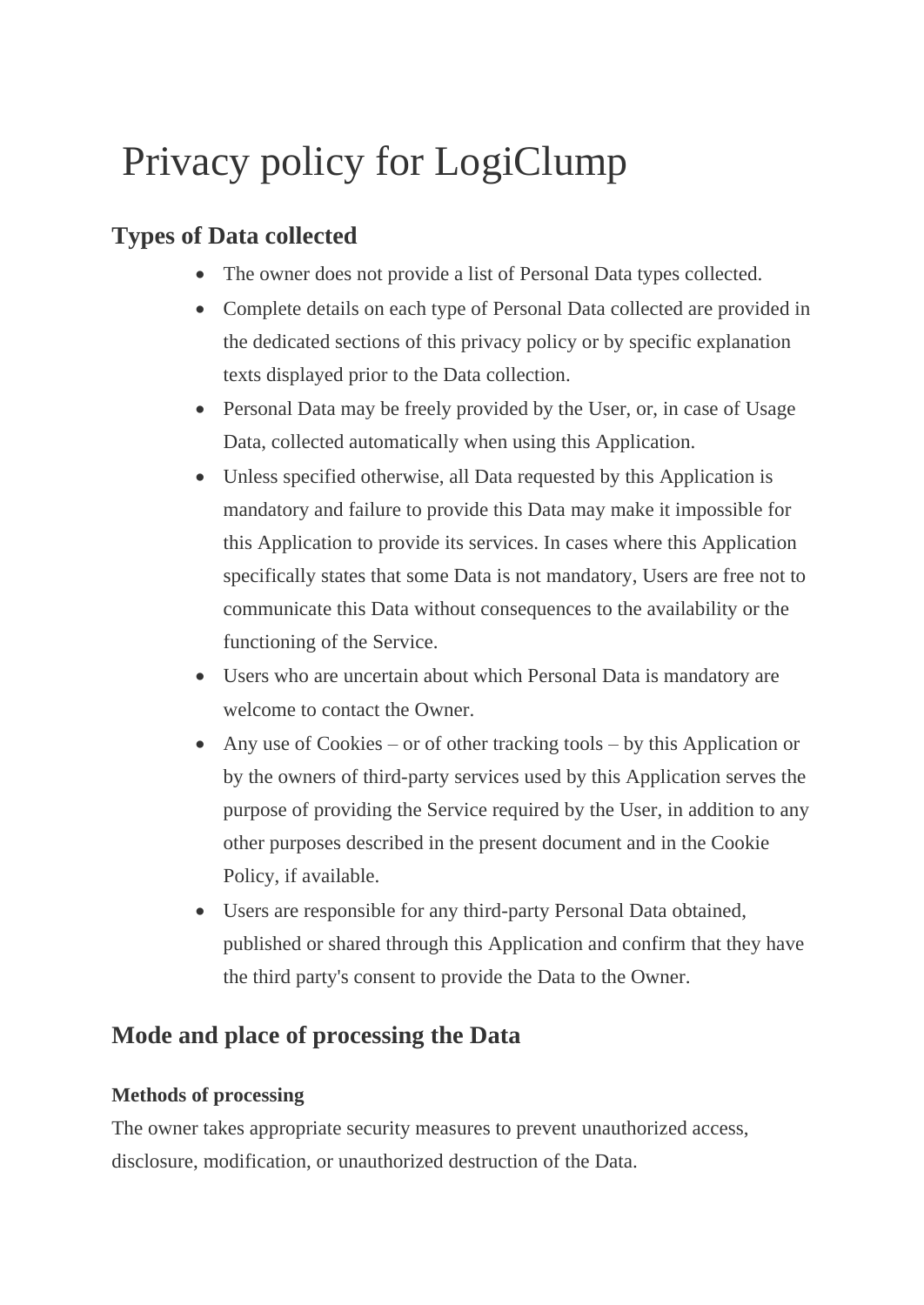The Data processing is carried out using computers and/or IT enabled tools, following organizational procedures and modes strictly related to the purposes indicated. In addition to the Owner, in some cases, the Data may be accessible to certain types of persons in charge, involved with the operation of this Application (administration, sales, marketing, legal, system administration) or external parties (such as third-party technical service providers, mail carriers, hosting providers, IT companies, communications agencies) appointed, if necessary, as Data Processors by the Owner. The updated list of these parties may be requested from the Owner at any time.

# **Legal basis of processing**

The Owner may process Personal Data relating to Users if one of the following applies:

- Users have given their consent for one or more specific purposes. Note: Under some legislation the Owner may be allowed to process Personal Data until the User objects to such processing ("opt-out"), without having to rely on consent or any other of the following legal bases. This, however, does not apply, whenever the processing of Personal Data is subject to European data protection law;
- Provision of Data is necessary for the performance of an agreement with the User and/or for any pre-contractual obligations thereof;
- Processing is necessary for compliance with a legal obligation to which the Owner is subject;
- Processing is related to a task that is carried out in the public interest or in the exercise of official authority vested in the Owner;
- Processing is necessary for the purposes of the legitimate interests pursued by the Owner or by a third party.

In any case, the Owner will gladly help to clarify the specific legal basis that applies to the processing, and in particular whether the provision of Personal Data is a statutory or contractual requirement, or a requirement necessary to enter into a contract.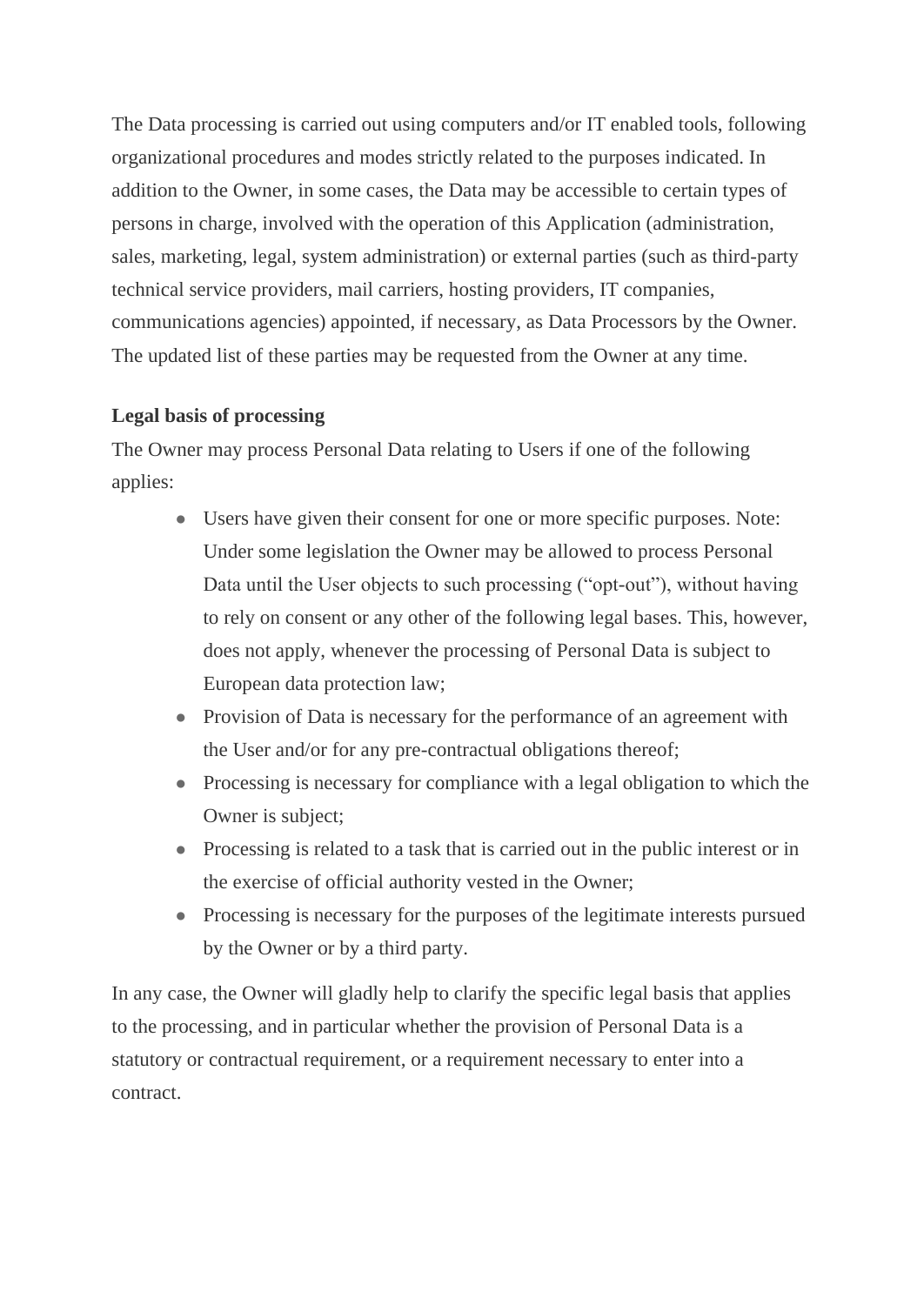# **Retention time**

Personal Data shall be processed and stored for as long as required by the purpose they have been collected for.

Therefore:

- Personal Data collected for purposes related to the performance of a contract between the Owner and the User shall be retained until such contract has been fully performed.
- Personal Data collected for the purposes of the Owner's legitimate interests shall be retained as long as needed to fulfill such purposes. Users may find specific information regarding the legitimate interests pursued by the Owner within the relevant sections of this document or by contacting the Owner.

The Owner may be allowed to retain Personal Data for a longer period whenever the User has given consent to such processing, as long as such consent is not withdrawn. Furthermore, the Owner may be obliged to retain Personal Data for a longer period whenever required to do so for the performance of a legal obligation or upon order of an authority.

Once the retention period expires, Personal Data shall be deleted. Therefore, the right of access, the right to erasure, the right to rectification and the right to data portability cannot be enforced after expiration of the retention period.

# **The rights of Users**

Users may exercise certain rights regarding their Data processed by the Owner.

In particular, Users have the right to do the following:

• **Withdraw their consent at any time.** Users have the right to withdraw consent where they have previously given their consent to the processing of their Personal Data.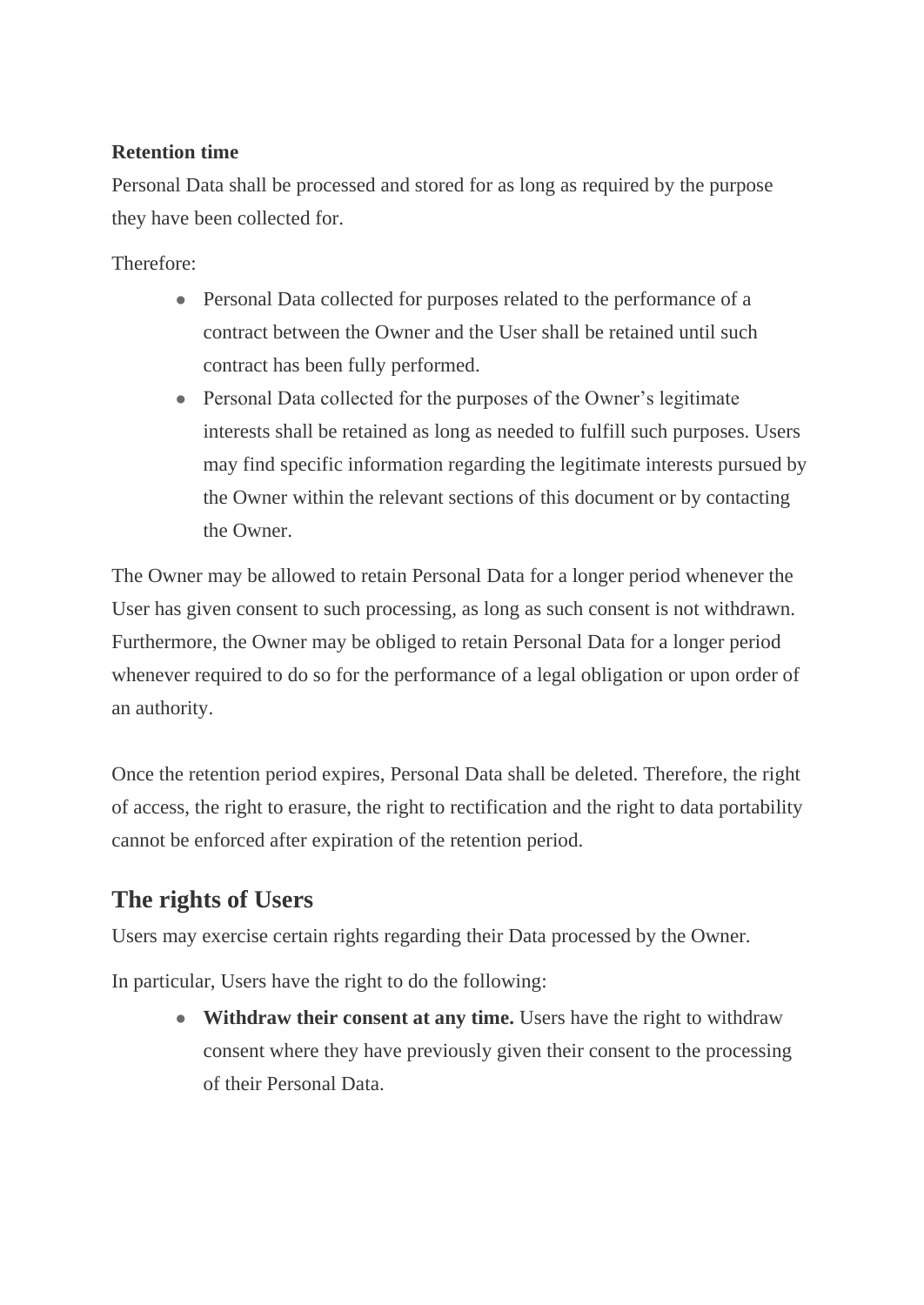- **Object to processing of their Data.** Users have the right to object to the processing of their Data if the processing is carried out on a legal basis other than consent. Further details are provided in the dedicated section below.
- **Access their Data.** Users have the right to learn if Data is being processed by the Owner, obtain disclosure regarding certain aspects of the processing and obtain a copy of the Data undergoing processing.
- **Verify and seek rectification.** Users have the right to verify the accuracy of their Data and ask for it to be updated or corrected.
- **Restrict the processing of their Data.** Users have the right, under certain circumstances, to restrict the processing of their Data. In this case, the Owner will not process their Data for any purpose other than storing it.
- **Have their Personal Data deleted or otherwise removed.** Users have the right, under certain circumstances, to obtain the erasure of their Data from the Owner.
- **Receive their Data and have it transferred to another controller.** Users have the right to receive their Data in a structured, commonly used and machine readable format and, if technically feasible, to have it transmitted to another controller without any hindrance. This provision is applicable provided that the Data is processed by automated means and that the processing is based on the User's consent, on a contract which the User is part of or on pre-contractual obligations thereof.
- Lodge a complaint. Users have the right to bring a claim before their competent data protection authority.

# **Details about the right to object to processing**

Where Personal Data is processed for a public interest, in the exercise of an official authority vested in the Owner or for the purposes of the legitimate interests pursued by the Owner, Users may object to such processing by providing a ground related to their particular situation to justify the objection.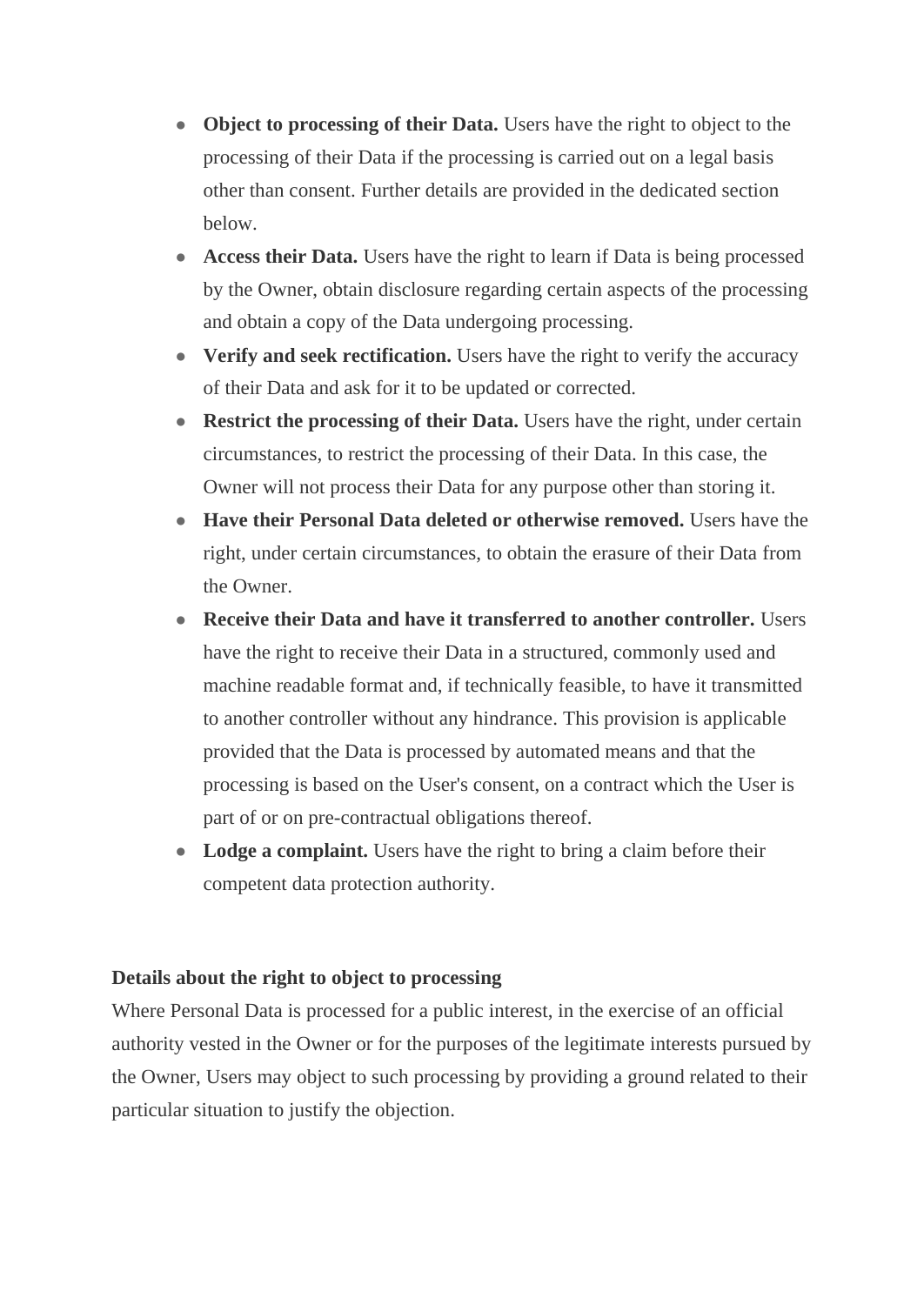Users must know that, however, their Personal Data should be processed for direct marketing purposes, they can object to that processing at any time without providing any justification. To learn whether the Owner is processing Personal Data for direct marketing purposes, Users may refer to the relevant sections of this document.

### **How to exercise these rights**

Any requests to exercise User rights can be directed to the Owner through the contact details provided in this document. These requests can be exercised free of charge and will be addressed by the Owner as early as possible and always within one month.

# **Additional information about Data collection and processing**

# **Legal action**

The User's Personal Data may be used for legal purposes by the Owner in Court or in the stages leading to possible legal action arising from improper use of this Application or the related Services.

The User declares to be aware that the Owner may be required to reveal personal data upon request of public authorities.

# **Additional information about User's Personal Data**

In addition to the information contained in this privacy policy, this Application may provide the User with additional and contextual information concerning particular Services or the collection and processing of Personal Data upon request.

#### **System logs and maintenance**

For operation and maintenance purposes, this Application and any third-party services may collect files that record interaction with this Application (System logs) using other Personal Data (such as the IP Address) for this purpose.

#### **Information not contained in this policy**

More details concerning the collection or processing of Personal Data may be requested from the Owner at any time. Please see the contact information at the beginning of this document.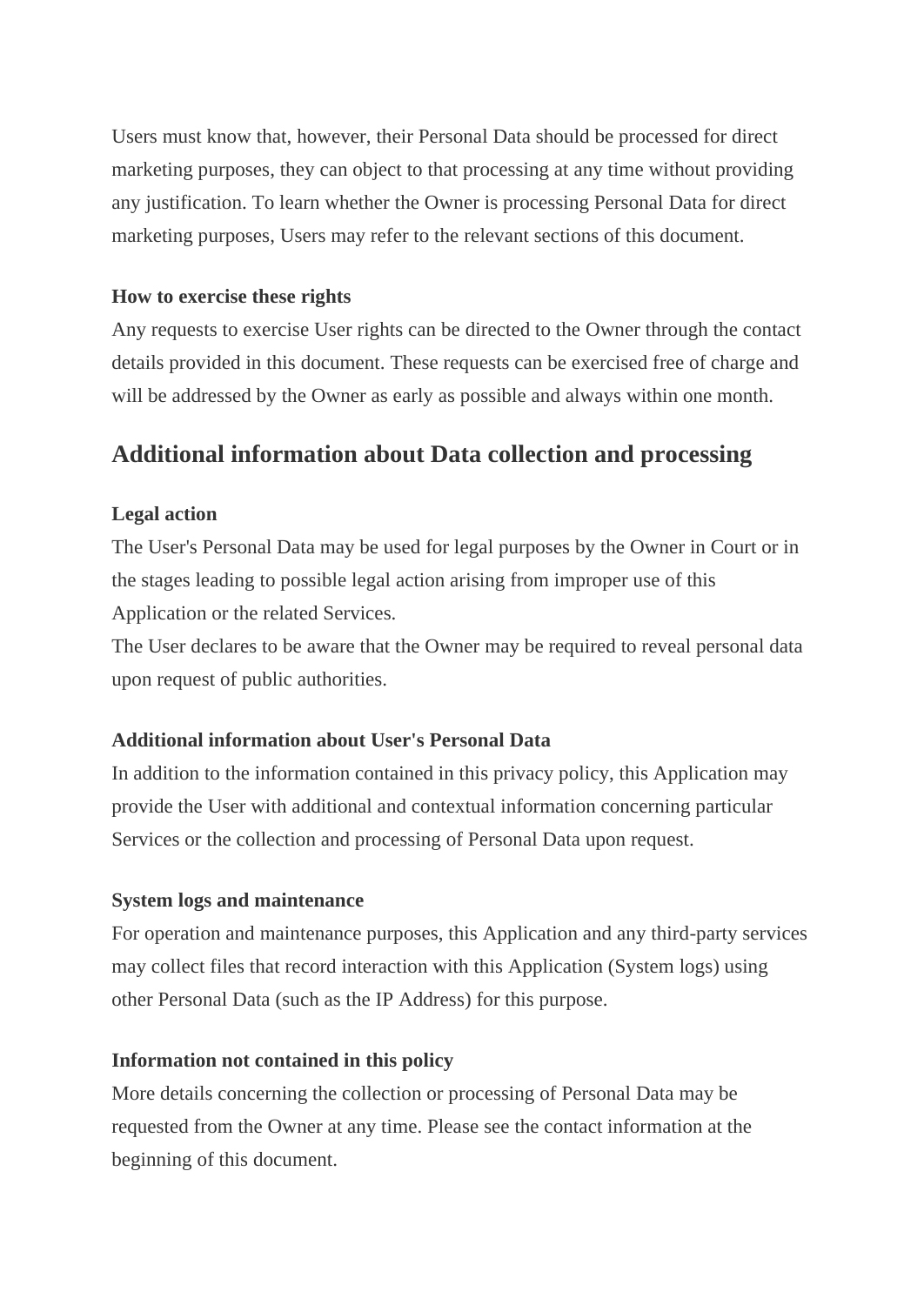# **How "Do Not Track" requests are handled**

This Application does not support "Do Not Track" requests. To determine whether any of the third-party services it uses honor the "Do Not Track" requests, please read their privacy policies.

# **Changes to this privacy policy**

The Owner reserves the right to make changes to this privacy policy at any time by notifying its Users on this page and possibly within this Application and/or - as far as technically and legally feasible - sending a notice to Users via any contact information available to the Owner. It is strongly recommended to check this page often, referring to the date of the last modification listed at the bottom.

Should the changes affect processing activities performed on the basis of the User's consent, the Owner shall collect new consent from the User, where required.

# **Definitions and legal references**

#### **Personal Data (or Data)**

Any information that directly, indirectly, or in connection with other information including a personal identification number — allows for the identification or identifiability of a natural person.

#### **Usage Data**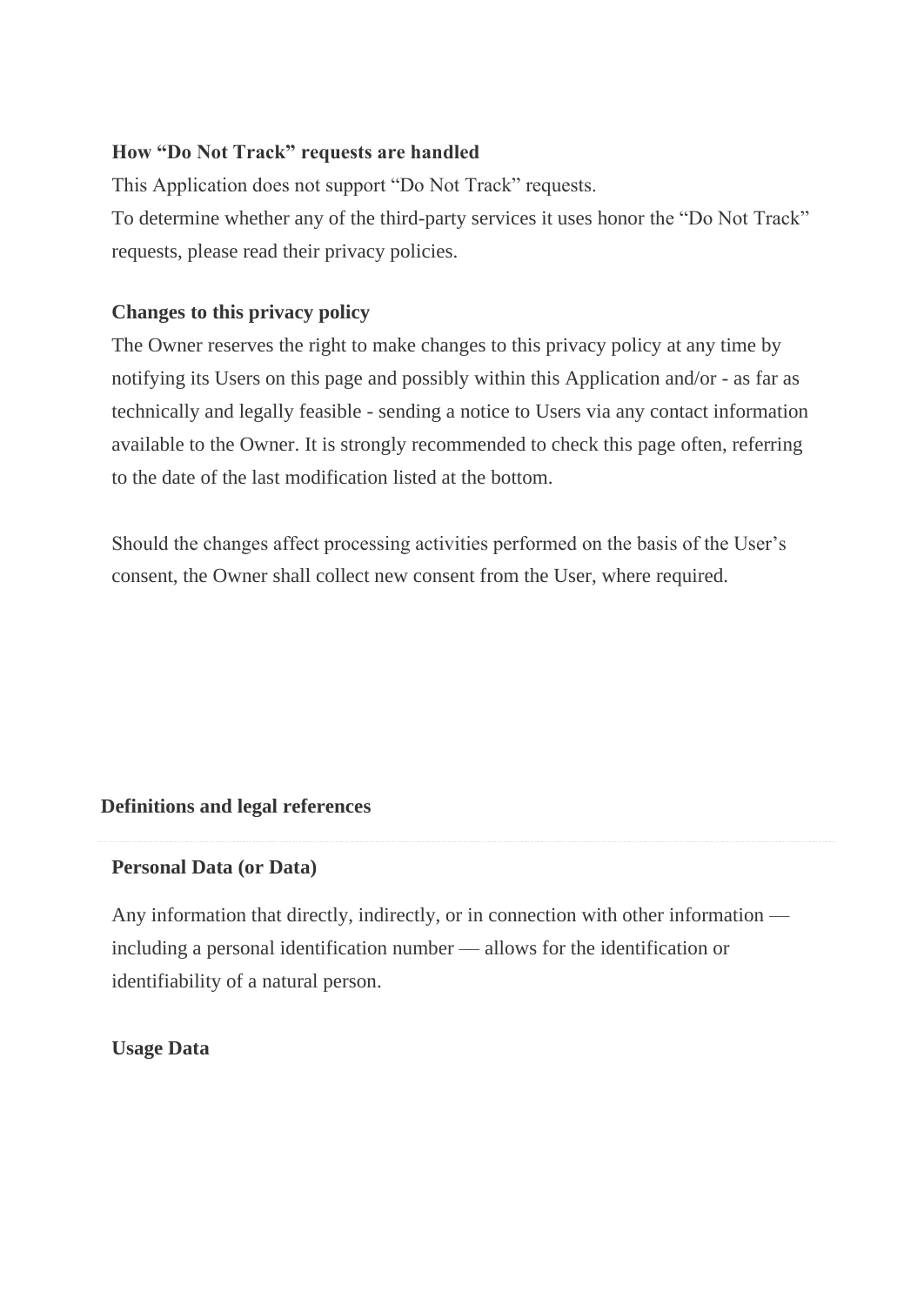Information collected automatically through this Application (or third-party services employed in this Application), which can include: the IP addresses or domain names of the computers utilized by the Users who use this Application, the URI addresses (Uniform Resource Identifier), the time of the request, the method utilized to submit the request to the server, the size of the file received in response, the numerical code indicating the status of the server's answer (successful outcome, error, etc.), the country of origin, the features of the browser and the operating system utilized by the User, the various time details per visit (e.g., the time spent on each page within the Application) and the details about the path followed within the Application with special reference to the sequence of pages visited, and other parameters about the device operating system and/or the User's IT environment.

#### **User**

The individual using this application who, unless otherwise specified, coincides with the Data Subject.

#### **Data Subject**

The natural person to whom the Personal Data refers.

#### **Data Processor (or Data Supervisor)**

The natural or legal person, public authority, agency or other body which processes Personal Data on behalf of the Controller, as described in this privacy policy.

#### **Data Controller (or Owner)**

The natural or legal person, public authority, agency or other body which, alone or jointly with others, determines the purposes and means of the processing of Personal Data, including the security measures concerning the operation and use of this Application. The Data Controller, unless otherwise specified, is the Owner of this Application.